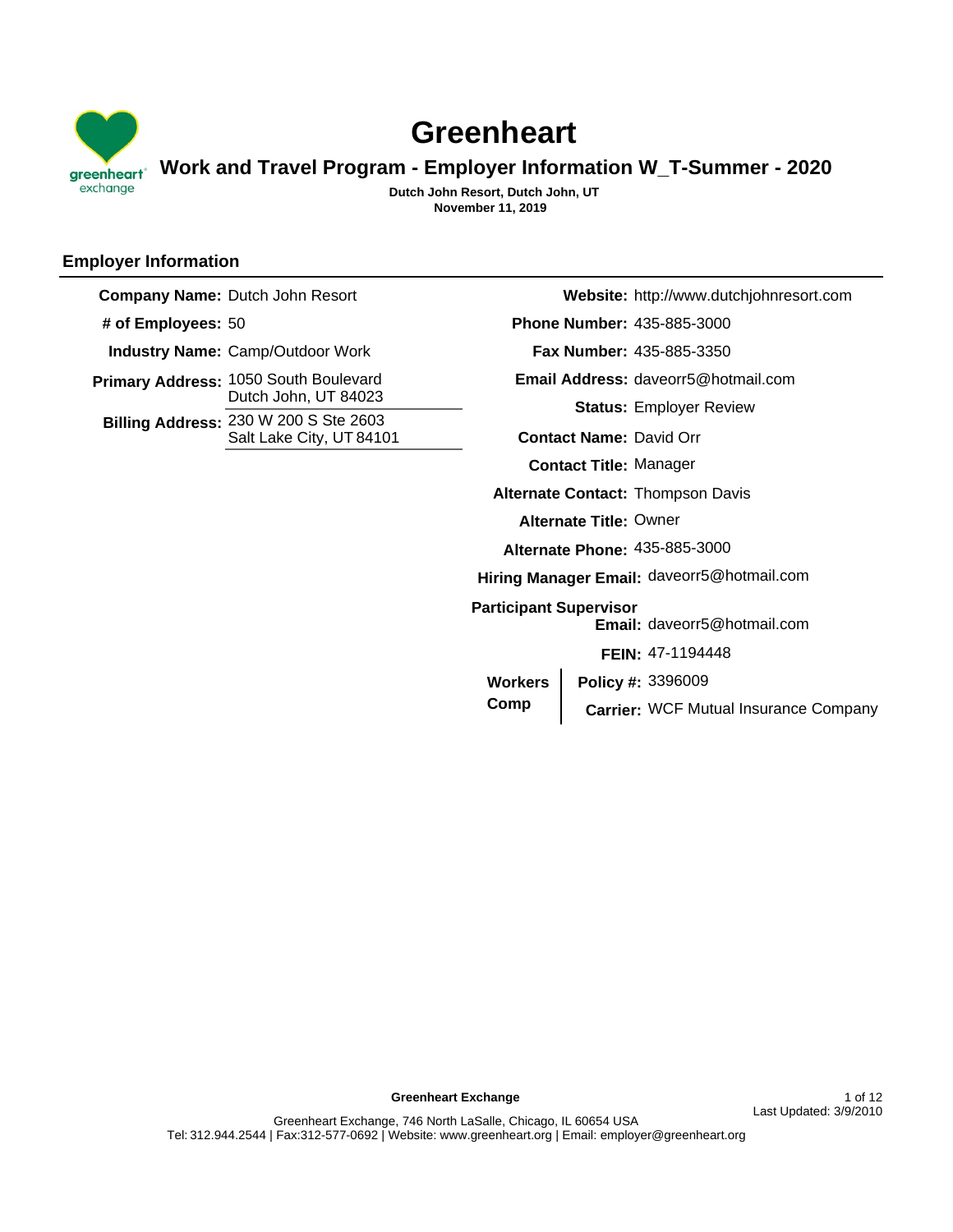**November 11, 2019**

|                                                                         | <b>Available Jobs: Descriptions and Wages</b> |                              |                                                               |                                                                                  |                       |                         |            |                                                                                                                                                                                                                                                                                                                              |                                                                                                               |  |  |  |  |
|-------------------------------------------------------------------------|-----------------------------------------------|------------------------------|---------------------------------------------------------------|----------------------------------------------------------------------------------|-----------------------|-------------------------|------------|------------------------------------------------------------------------------------------------------------------------------------------------------------------------------------------------------------------------------------------------------------------------------------------------------------------------------|---------------------------------------------------------------------------------------------------------------|--|--|--|--|
| Will you accept participants with all start and end dates?              |                                               |                              |                                                               |                                                                                  |                       | Yes:                    | No:        | ✔                                                                                                                                                                                                                                                                                                                            |                                                                                                               |  |  |  |  |
| <b>Earliest Start Date:</b>                                             |                                               | <b>Latest Start Date:</b>    |                                                               | <b>Earliest End Date:</b>                                                        |                       | <b>Latest End Date:</b> |            |                                                                                                                                                                                                                                                                                                                              | #Students:                                                                                                    |  |  |  |  |
| 4/1/2020                                                                |                                               | 7/1/2020                     |                                                               | 9/2/2020                                                                         |                       |                         | 10/15/2020 |                                                                                                                                                                                                                                                                                                                              | 35                                                                                                            |  |  |  |  |
|                                                                         | Hours: Average hours/week: 40                 |                              |                                                               |                                                                                  | Average number of 6   |                         | days/week: |                                                                                                                                                                                                                                                                                                                              |                                                                                                               |  |  |  |  |
| Pay Range:                                                              |                                               |                              | High: \$10.50/per hour                                        |                                                                                  |                       |                         |            |                                                                                                                                                                                                                                                                                                                              | Low: \$2.50/per hour                                                                                          |  |  |  |  |
| Overtime:                                                               |                                               | Overtime available: Always   |                                                               |                                                                                  |                       |                         |            |                                                                                                                                                                                                                                                                                                                              | Overtime hourly rate: Regular hourly rate paid<br>for overtime as they are<br>exempt due to<br>seasonality.   |  |  |  |  |
|                                                                         | Meals: Are Meals Provided?: Yes               |                              |                                                               |                                                                                  |                       |                         |            |                                                                                                                                                                                                                                                                                                                              | Explain: Participants will receive<br>40% off of meals while<br>working at the resort.                        |  |  |  |  |
| English:                                                                |                                               | Level requirement: Excellent |                                                               |                                                                                  |                       |                         |            |                                                                                                                                                                                                                                                                                                                              |                                                                                                               |  |  |  |  |
| In what month(s) can participants<br>expect to receive the most hours?  |                                               |                              |                                                               | June, July, August, September                                                    |                       |                         |            |                                                                                                                                                                                                                                                                                                                              |                                                                                                               |  |  |  |  |
| In what month(s) can participants<br>expect to receive the least hours? |                                               |                              | May                                                           |                                                                                  |                       |                         |            |                                                                                                                                                                                                                                                                                                                              |                                                                                                               |  |  |  |  |
|                                                                         | <b>Please Explain:</b>                        |                              | extra hours at the regular base wage, not 1.5x the base wage. |                                                                                  |                       |                         |            | Business increases greatly during the summer months as tourists make their way<br>out west to explore the Flaming Gorge National Recreation. The employer will<br>provide a minimum of 40 hours per week through the duration of the summer<br>season. Participants who want to work more than 40 hours will be able to work |                                                                                                               |  |  |  |  |
| How often do you pay employees?                                         |                                               |                              |                                                               |                                                                                  | Twice a month         |                         |            |                                                                                                                                                                                                                                                                                                                              |                                                                                                               |  |  |  |  |
| Is job training required?                                               |                                               |                              |                                                               |                                                                                  |                       | Yes<br><b>No</b>        |            |                                                                                                                                                                                                                                                                                                                              |                                                                                                               |  |  |  |  |
|                                                                         | If yes, how long is it?                       |                              |                                                               |                                                                                  | Dependent on position |                         |            |                                                                                                                                                                                                                                                                                                                              |                                                                                                               |  |  |  |  |
| Are participants paid for training?                                     |                                               |                              |                                                               |                                                                                  | Yes<br>No             |                         |            |                                                                                                                                                                                                                                                                                                                              |                                                                                                               |  |  |  |  |
| Are you willing to hire couples?                                        |                                               |                              |                                                               |                                                                                  | ✔                     | Yes                     |            | No                                                                                                                                                                                                                                                                                                                           |                                                                                                               |  |  |  |  |
| Are you willing to hire groups of friends?                              |                                               |                              |                                                               |                                                                                  |                       | Yes                     |            | No                                                                                                                                                                                                                                                                                                                           |                                                                                                               |  |  |  |  |
|                                                                         |                                               |                              | If yes, how many are allowed in the group?                    |                                                                                  | 6                     |                         |            |                                                                                                                                                                                                                                                                                                                              |                                                                                                               |  |  |  |  |
| Can participants work a second job?                                     |                                               |                              |                                                               |                                                                                  | $\blacktriangledown$  | Yes                     |            | No                                                                                                                                                                                                                                                                                                                           |                                                                                                               |  |  |  |  |
| arrival?                                                                |                                               |                              |                                                               | Do participants complete an additional application form upon                     |                       | <b>Yes</b>              |            | No                                                                                                                                                                                                                                                                                                                           |                                                                                                               |  |  |  |  |
|                                                                         |                                               |                              |                                                               | your local community. Remember, it's up to you to make the most of your program! |                       |                         |            |                                                                                                                                                                                                                                                                                                                              | This position will provide you the opportunity to interact with American co-workers, customers, or members of |  |  |  |  |

**Job Type:** Customer Service

**Job Description:**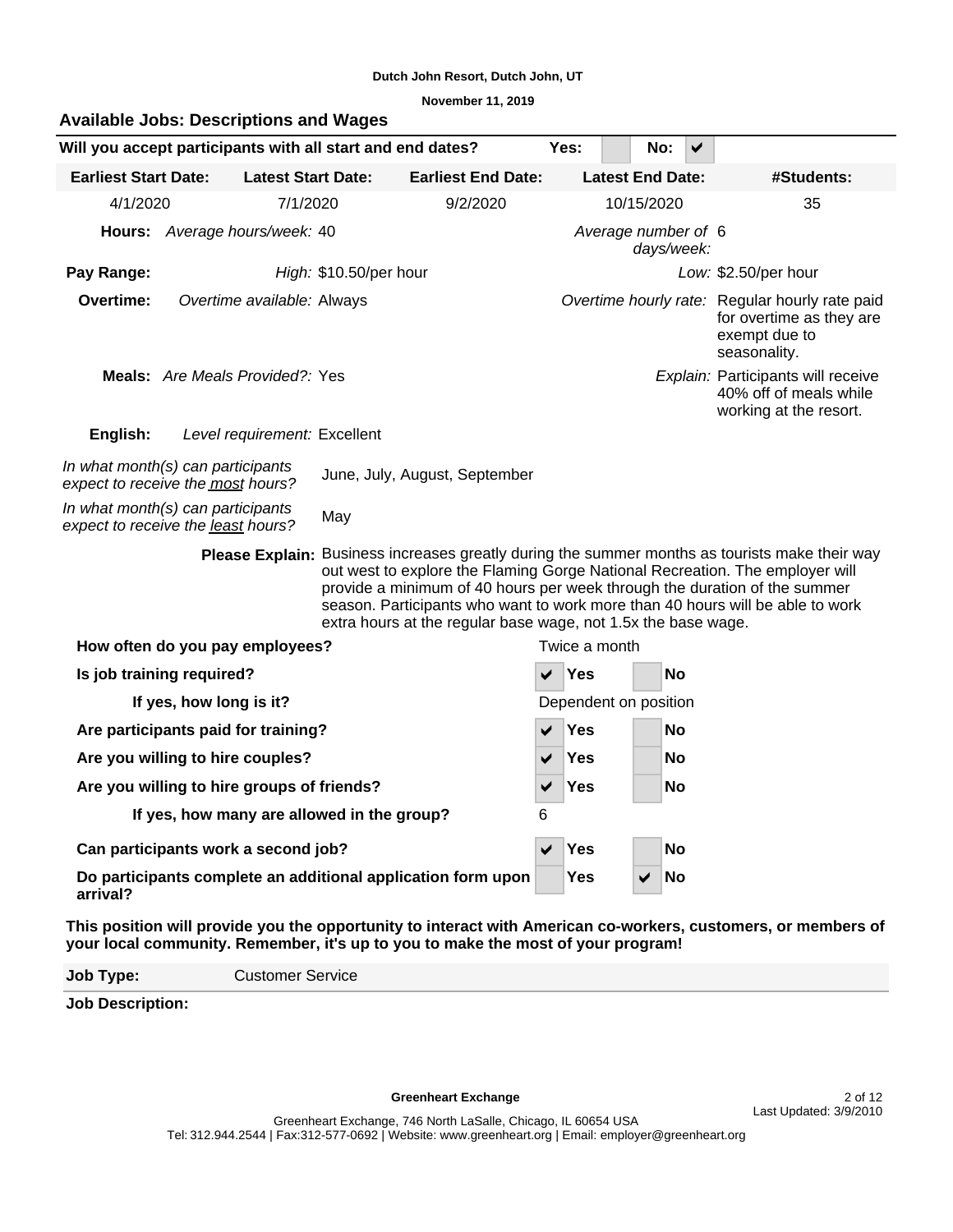#### **November 11, 2019**

**No Students being hired:** 14 **Wage:** 2.50+tips or 10.50/per hour Details: **Dress Code:** Uniform A Resort Worker is someone who helps throughout the resort in a variety of ways to learn resort hospitality. Most duties are mentioned here but occasionally may include additional opportunities for learning. Schedules will vary the duties day to day and sometimes hour to hour. Participants in this position must be flexible to changing demands of the resort. All positions pay \$10.50/hour except the Server which is \$2.50 + tips, guaranteeing \$10.50/hour. Cleaning: General cleaning in the work place. This may involve trash removal, cleaning restrooms, housekeeping (such as cleaning guest rooms and public areas) or general upkeep of the property (windows, mop, dust and vacuum) as well as other cleaning duties as assigned. This will also include cleaning toilets and using chemicals. Prep Cook: Food preparation, cooking, keeping the work station clean, and other general cleaning and work related duties. Server: Taking food orders, serving food and beverages to customers and general cleaning duties as assigned. Participants have to pass an 80 question test to become a server. Retail/Front Desk: Re-stocking, working the cash desk at check out, assisting customers with merchandise, answering questions, and straightening/cleaning the store. Participants may be booking guests into cabins and the RV park or assisting in Front Desk duties. Light Maintenance: Repairing items in cabins such as replacing light bulbs, doing outside work such as watering lawns and shrubs, loading rafts on automobiles, unloading rafts once they have taken them down the river and are bringing them back, repairing the rafts if needed and miscellaneous light yard work. Participants will be having frequent, face-to-face interaction with guests in this position. Note: Participants must be able to lift 40 pounds. Participants should consider physical demands before applying. Excellent English requested. **Age requirement:** Must Be 21 A work shirt uniform will be provided by employer with a \$25 deposit per set to be deducted from participant's first paycheck. Deposit will be returned at the end of season via final paycheck when the uniform is returned. The same uniform is required for rotating resort worker role. Comfortable, closed-toe shoes required. Participants can wear pants, jeans, or shorts. Shorts need to reach at least mid-thigh or longer. Shirt buttons need to be buttoned. Lifeguard Certified: Requirements: Non-smoker: v **Internal Job Type:** Resort Worker

Ski: CPR Certified:

**Greenheart Exchange** 3 of 12 Last Updated: 3/9/2010

Greenheart Exchange, 746 North LaSalle, Chicago, IL 60654 USA Tel: 312.944.2544 | Fax:312-577-0692 | Website: www.greenheart.org | Email: employer@greenheart.org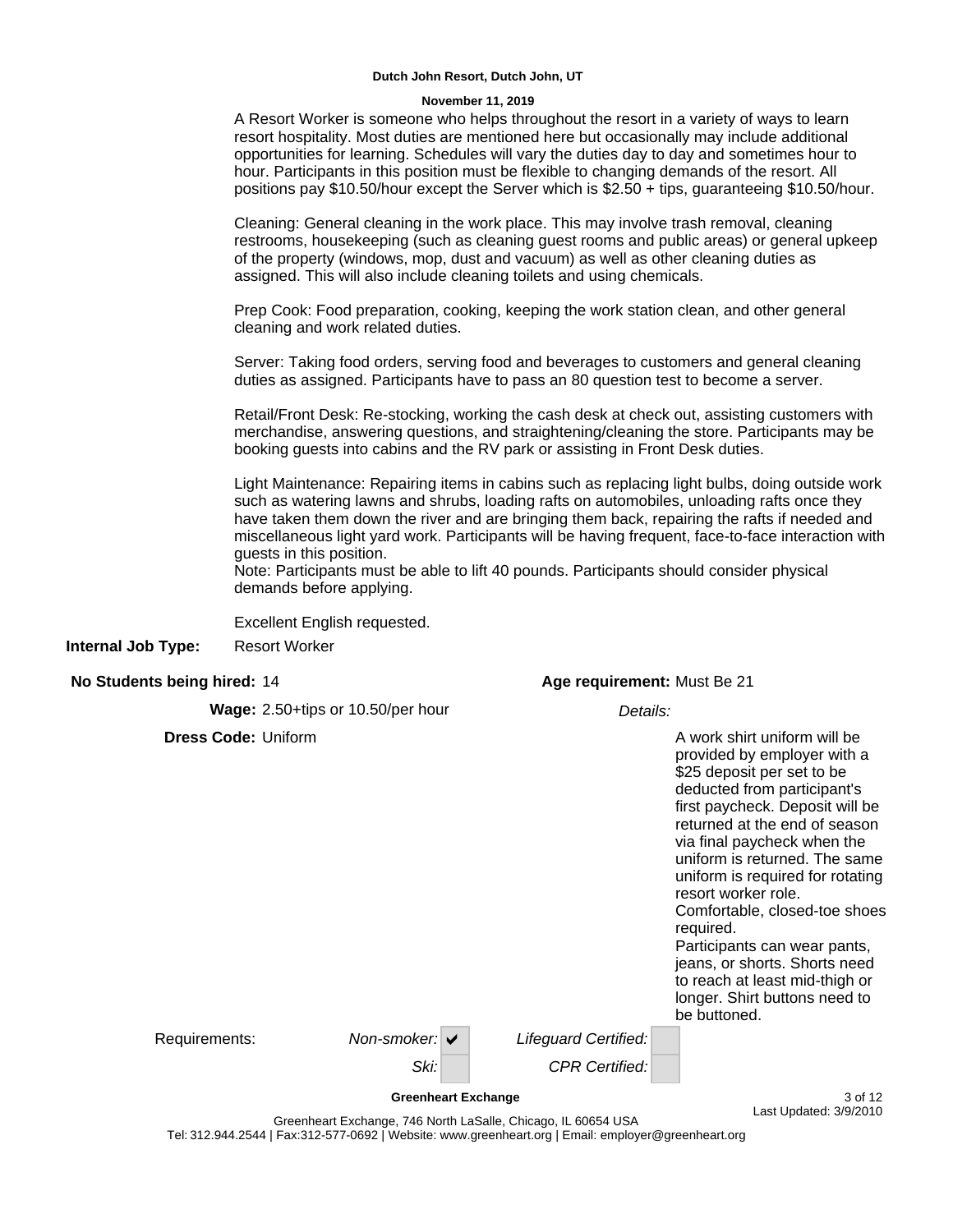# **November 11, 2019**

Swimmer:

| Job Type:                   | Park Attendant                                                                                                                                                                                                                                                                                                                                                                                                                                                                                                                                                                                                                                                                                                                                                                                                                                                                                                                                                                                                                                                                                                                                                                                                                                                                                                                                          |  |  |  |  |  |  |  |  |
|-----------------------------|---------------------------------------------------------------------------------------------------------------------------------------------------------------------------------------------------------------------------------------------------------------------------------------------------------------------------------------------------------------------------------------------------------------------------------------------------------------------------------------------------------------------------------------------------------------------------------------------------------------------------------------------------------------------------------------------------------------------------------------------------------------------------------------------------------------------------------------------------------------------------------------------------------------------------------------------------------------------------------------------------------------------------------------------------------------------------------------------------------------------------------------------------------------------------------------------------------------------------------------------------------------------------------------------------------------------------------------------------------|--|--|--|--|--|--|--|--|
| <b>Job Description:</b>     | An Outdoor Support Team member will be asked to perform all or some of the following duties<br>throughout the season. While working this position there is frequent interaction with the guests<br>as participants are outside among the customers for a majority of the day and assisting with<br>their daily needs. This will be a rotating position between Park Attendant and Resort Attendant.                                                                                                                                                                                                                                                                                                                                                                                                                                                                                                                                                                                                                                                                                                                                                                                                                                                                                                                                                     |  |  |  |  |  |  |  |  |
|                             | -This position will do mostly outdoor, with some indoor work. Some of the duties will be<br>adjusting picnic tables (sliding to their proper place as customers move them), clean-up each<br>cabin and picnic area (pick up trash, organize chairs, clean anything that is dirty), maintain<br>property (water grass, shrubs and trees), fix items that might need to be repaired (such as<br>replacing light bulbs), touch-up paint if needed, wash windows, sweep decks and sidewalks,<br>assist in the raft area (cleaning rafts, placing rafts on cars, fitting life jackets and distributing<br>them), cleaning the shower house, restocking toilet paper and paper towels in shower house,<br>wiping down washers and dryers in laundromat. In addition, team members will take items to<br>customers in their cabins (they might want an extra pillow or blanket, or ask for some ice<br>brought to them). This position does a little bit of everything, as it is needed - participants<br>should be flexible and willing to assist with the other listed positions as well (customer service,<br>housekeeping, etc.). With a resort there is always something little that needs to be done.<br>Participants will be using cleaning chemicals.<br>Participants may be required to lift heavy rafts above their heads onto vehicles. This can be |  |  |  |  |  |  |  |  |
|                             | very physically demanding. Participants should consider this before applying for this position.                                                                                                                                                                                                                                                                                                                                                                                                                                                                                                                                                                                                                                                                                                                                                                                                                                                                                                                                                                                                                                                                                                                                                                                                                                                         |  |  |  |  |  |  |  |  |
| <b>Internal Job Type:</b>   | Excellent English requested.<br><b>Outdoor Support Team</b>                                                                                                                                                                                                                                                                                                                                                                                                                                                                                                                                                                                                                                                                                                                                                                                                                                                                                                                                                                                                                                                                                                                                                                                                                                                                                             |  |  |  |  |  |  |  |  |
| No Students being hired: 10 | Age requirement: Must Be 21                                                                                                                                                                                                                                                                                                                                                                                                                                                                                                                                                                                                                                                                                                                                                                                                                                                                                                                                                                                                                                                                                                                                                                                                                                                                                                                             |  |  |  |  |  |  |  |  |
|                             | <b>Wage:</b> $10.50 + tips$ /per hour<br>Details:                                                                                                                                                                                                                                                                                                                                                                                                                                                                                                                                                                                                                                                                                                                                                                                                                                                                                                                                                                                                                                                                                                                                                                                                                                                                                                       |  |  |  |  |  |  |  |  |
|                             | <b>Dress Code: Uniform</b><br>A work shirt uniform will be<br>provided by employer with a<br>\$25 deposit per set to be<br>deducted from participant's<br>first paycheck. Deposit will be<br>returned at the end of season<br>via final paycheck when the<br>uniform is returned.<br>Comfortable, closed-toe shoes<br>required.<br>Participants can wear pants,<br>jeans, or shorts. Shorts need<br>to reach at least mid-thigh or<br>longer. Shirt buttons need to<br>be buttoned.                                                                                                                                                                                                                                                                                                                                                                                                                                                                                                                                                                                                                                                                                                                                                                                                                                                                     |  |  |  |  |  |  |  |  |
| Requirements:               | Non-smoker: $\vee$<br>Lifeguard Certified:                                                                                                                                                                                                                                                                                                                                                                                                                                                                                                                                                                                                                                                                                                                                                                                                                                                                                                                                                                                                                                                                                                                                                                                                                                                                                                              |  |  |  |  |  |  |  |  |
|                             | Ski:<br><b>CPR Certified:</b><br>Swimmer:                                                                                                                                                                                                                                                                                                                                                                                                                                                                                                                                                                                                                                                                                                                                                                                                                                                                                                                                                                                                                                                                                                                                                                                                                                                                                                               |  |  |  |  |  |  |  |  |
|                             | <b>Greenheart Exchange</b><br>4 of 12<br>Last Updated: 3/9/2010<br>ophoert Exchange 746 North LoCalle Chicago II GOGE4 LICA                                                                                                                                                                                                                                                                                                                                                                                                                                                                                                                                                                                                                                                                                                                                                                                                                                                                                                                                                                                                                                                                                                                                                                                                                             |  |  |  |  |  |  |  |  |

Greenheart Exchange, 746 North LaSalle, Chicago, IL 60654 USA Tel: 312.944.2544 | Fax:312-577-0692 | Website: www.greenheart.org | Email: employer@greenheart.org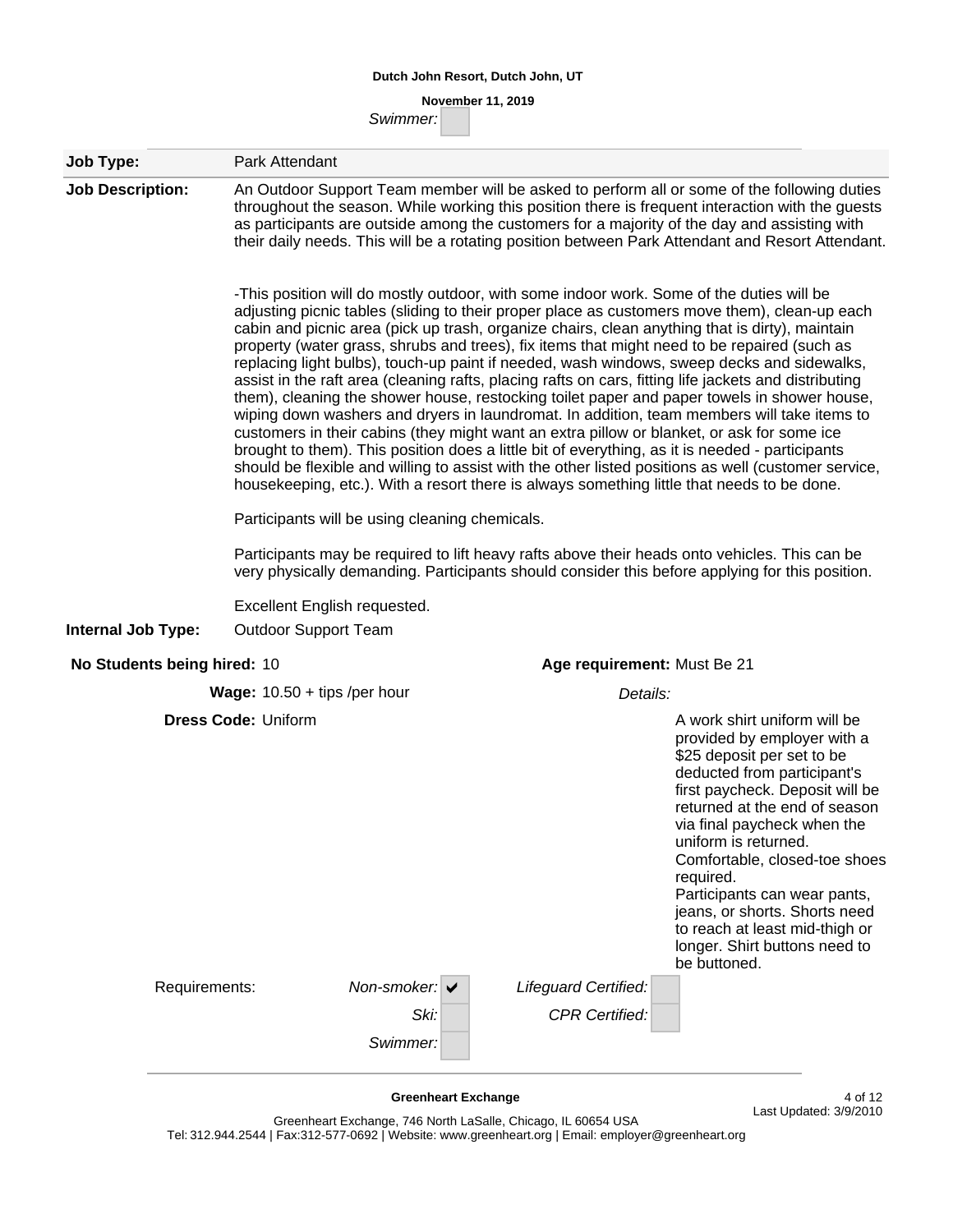**November 11, 2019**

| Job Type:                  | Prep Cooks                                                                                                                           |                                   |                                                                                                                                                                                                                                                                                                                                                                                                                              |                                                                                                                                                                                                                                                                                                       |
|----------------------------|--------------------------------------------------------------------------------------------------------------------------------------|-----------------------------------|------------------------------------------------------------------------------------------------------------------------------------------------------------------------------------------------------------------------------------------------------------------------------------------------------------------------------------------------------------------------------------------------------------------------------|-------------------------------------------------------------------------------------------------------------------------------------------------------------------------------------------------------------------------------------------------------------------------------------------------------|
| <b>Job Description:</b>    | culinary tasks as they arise.<br>Responsibilities may include:<br>• Measuring ingredients to be used in cooking<br>etc.<br>training. |                                   | Prep cooks assist the chef in preparing food, keeping the cooking area clean and take on<br>• Prepare cooking ingredients (e.g. washing and chopping meats and vegetables)<br>• Preparing basic sauces & dressing like Pesto, Romesco, Vinaigrettes, etc.<br>. Any other duties that may be asked relating to kitchen work<br>• This position provides training on all job duties related to the field. The Resort Chef will | . Maintain a clean and orderly kitchen by washing dishes, sanitizing surfaces, taking out trash,<br>• There will be times that participants will be required to do some of the Line cooking duties.<br>provide a letter of recommendation for participants who have successfully completed all of his |
|                            |                                                                                                                                      |                                   | Note: This position may involve handling pork, alcohol, and cleaning products.                                                                                                                                                                                                                                                                                                                                               |                                                                                                                                                                                                                                                                                                       |
|                            | Excellent English requested.                                                                                                         |                                   |                                                                                                                                                                                                                                                                                                                                                                                                                              |                                                                                                                                                                                                                                                                                                       |
| Internal Job Type:         | Prep Cook                                                                                                                            |                                   |                                                                                                                                                                                                                                                                                                                                                                                                                              |                                                                                                                                                                                                                                                                                                       |
| No Students being hired: 8 |                                                                                                                                      |                                   | Age requirement: None                                                                                                                                                                                                                                                                                                                                                                                                        |                                                                                                                                                                                                                                                                                                       |
|                            | Wage: 10.50/per hour                                                                                                                 |                                   | Details:                                                                                                                                                                                                                                                                                                                                                                                                                     |                                                                                                                                                                                                                                                                                                       |
|                            | <b>Dress Code: Uniform</b>                                                                                                           |                                   |                                                                                                                                                                                                                                                                                                                                                                                                                              | A work shirt uniform will be<br>provided by employer with a<br>\$25 deposit per set to be<br>deducted from participant's<br>first paycheck. Deposit will be<br>returned at the end of season<br>via final paycheck when the<br>uniform is returned.<br>Comfortable, closed-toe shoes<br>required.     |
| Requirements:              |                                                                                                                                      | Non-smoker: $\blacktriangleright$ | Lifeguard Certified:                                                                                                                                                                                                                                                                                                                                                                                                         |                                                                                                                                                                                                                                                                                                       |
|                            |                                                                                                                                      | Ski:                              | <b>CPR Certified:</b>                                                                                                                                                                                                                                                                                                                                                                                                        |                                                                                                                                                                                                                                                                                                       |
|                            |                                                                                                                                      | Swimmer:                          |                                                                                                                                                                                                                                                                                                                                                                                                                              |                                                                                                                                                                                                                                                                                                       |

**Greenheart Exchange 5 of 12**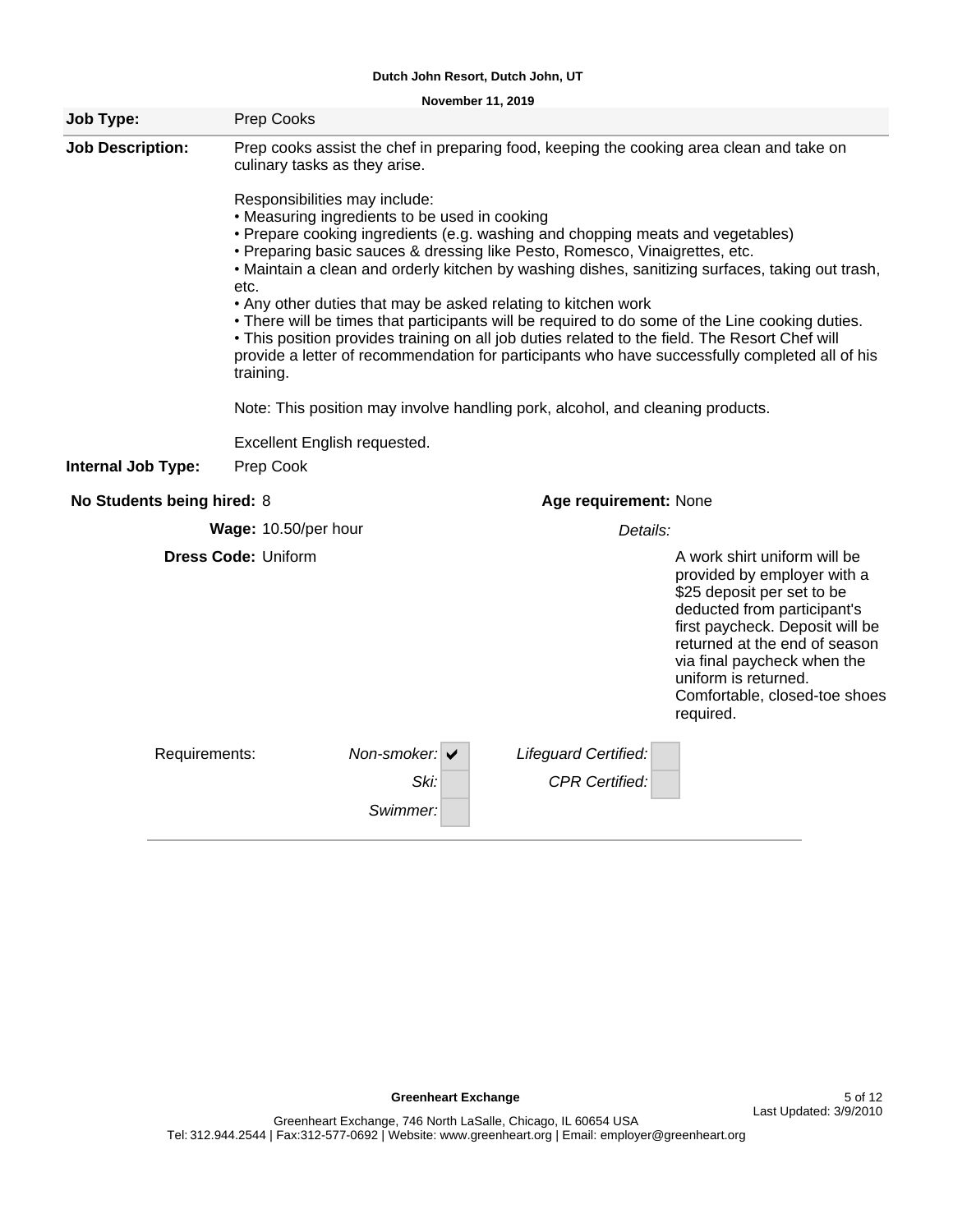**November 11, 2019**

| Job Type:                  | Housekeeping                         |                                   |                                                                                                                                                                                                                                                                                                                                                                                                                                                                                                                                                                                                                                                                             |                                                                                                                                                                                                                                                                                                                                                                                                                                                       |  |  |  |  |
|----------------------------|--------------------------------------|-----------------------------------|-----------------------------------------------------------------------------------------------------------------------------------------------------------------------------------------------------------------------------------------------------------------------------------------------------------------------------------------------------------------------------------------------------------------------------------------------------------------------------------------------------------------------------------------------------------------------------------------------------------------------------------------------------------------------------|-------------------------------------------------------------------------------------------------------------------------------------------------------------------------------------------------------------------------------------------------------------------------------------------------------------------------------------------------------------------------------------------------------------------------------------------------------|--|--|--|--|
| <b>Job Description:</b>    | duties with other resort employees.  |                                   | Participants are responsible for cleaning (washing, dusting and vacuuming, tidying) guest<br>rooms and property common areas. Job duties include picking up after a guest, preparing<br>fresh linens (doing laundry), making beds, dusting furniture and fixtures, washing floors,<br>vacuuming carpeted areas, emptying trash cans, cleaning windows (usually less frequently),<br>cleaning the bathroom and toilet and keeping the guest rooms stocked with accessories and<br>the bathrooms stocked with supplies. Participants will be using cleaning chemicals. Laundry<br>duties will be a maximum of up to 8 hours per week. Participants will be conducting laundry |                                                                                                                                                                                                                                                                                                                                                                                                                                                       |  |  |  |  |
|                            |                                      |                                   | Housekeepers will be responsible for cleaning a variety of cabin sizes. For more information<br>and photos please visit the employer website: https://dutchjohnresort.com/cabins/.                                                                                                                                                                                                                                                                                                                                                                                                                                                                                          |                                                                                                                                                                                                                                                                                                                                                                                                                                                       |  |  |  |  |
|                            | Excellent English requested.         |                                   |                                                                                                                                                                                                                                                                                                                                                                                                                                                                                                                                                                                                                                                                             |                                                                                                                                                                                                                                                                                                                                                                                                                                                       |  |  |  |  |
| <b>Internal Job Type:</b>  | Housekeeping                         |                                   |                                                                                                                                                                                                                                                                                                                                                                                                                                                                                                                                                                                                                                                                             |                                                                                                                                                                                                                                                                                                                                                                                                                                                       |  |  |  |  |
| No Students being hired: 3 |                                      |                                   |                                                                                                                                                                                                                                                                                                                                                                                                                                                                                                                                                                                                                                                                             | Age requirement: None                                                                                                                                                                                                                                                                                                                                                                                                                                 |  |  |  |  |
|                            | <b>Wage:</b> $10.50 + tips/per hour$ |                                   | Details:                                                                                                                                                                                                                                                                                                                                                                                                                                                                                                                                                                                                                                                                    |                                                                                                                                                                                                                                                                                                                                                                                                                                                       |  |  |  |  |
|                            | <b>Dress Code: Uniform</b>           |                                   |                                                                                                                                                                                                                                                                                                                                                                                                                                                                                                                                                                                                                                                                             | A work shirt uniform will be<br>provided by employer with a<br>\$25 deposit per set to be<br>deducted from participant's<br>first paycheck. Deposit will be<br>returned at the end of season<br>via final paycheck when the<br>uniform is returned.<br>Comfortable, closed-toe shoes<br>required.<br>Participants can wear pants,<br>jeans, or shorts. Shorts need<br>to reach at least mid-thigh or<br>longer. Shirt buttons need to<br>be buttoned. |  |  |  |  |
| Requirements:              |                                      | Non-smoker: $\blacktriangleright$ | Lifeguard Certified:                                                                                                                                                                                                                                                                                                                                                                                                                                                                                                                                                                                                                                                        |                                                                                                                                                                                                                                                                                                                                                                                                                                                       |  |  |  |  |
|                            |                                      | Ski:<br>Swimmer:                  | <b>CPR Certified:</b>                                                                                                                                                                                                                                                                                                                                                                                                                                                                                                                                                                                                                                                       |                                                                                                                                                                                                                                                                                                                                                                                                                                                       |  |  |  |  |
|                            |                                      |                                   |                                                                                                                                                                                                                                                                                                                                                                                                                                                                                                                                                                                                                                                                             |                                                                                                                                                                                                                                                                                                                                                                                                                                                       |  |  |  |  |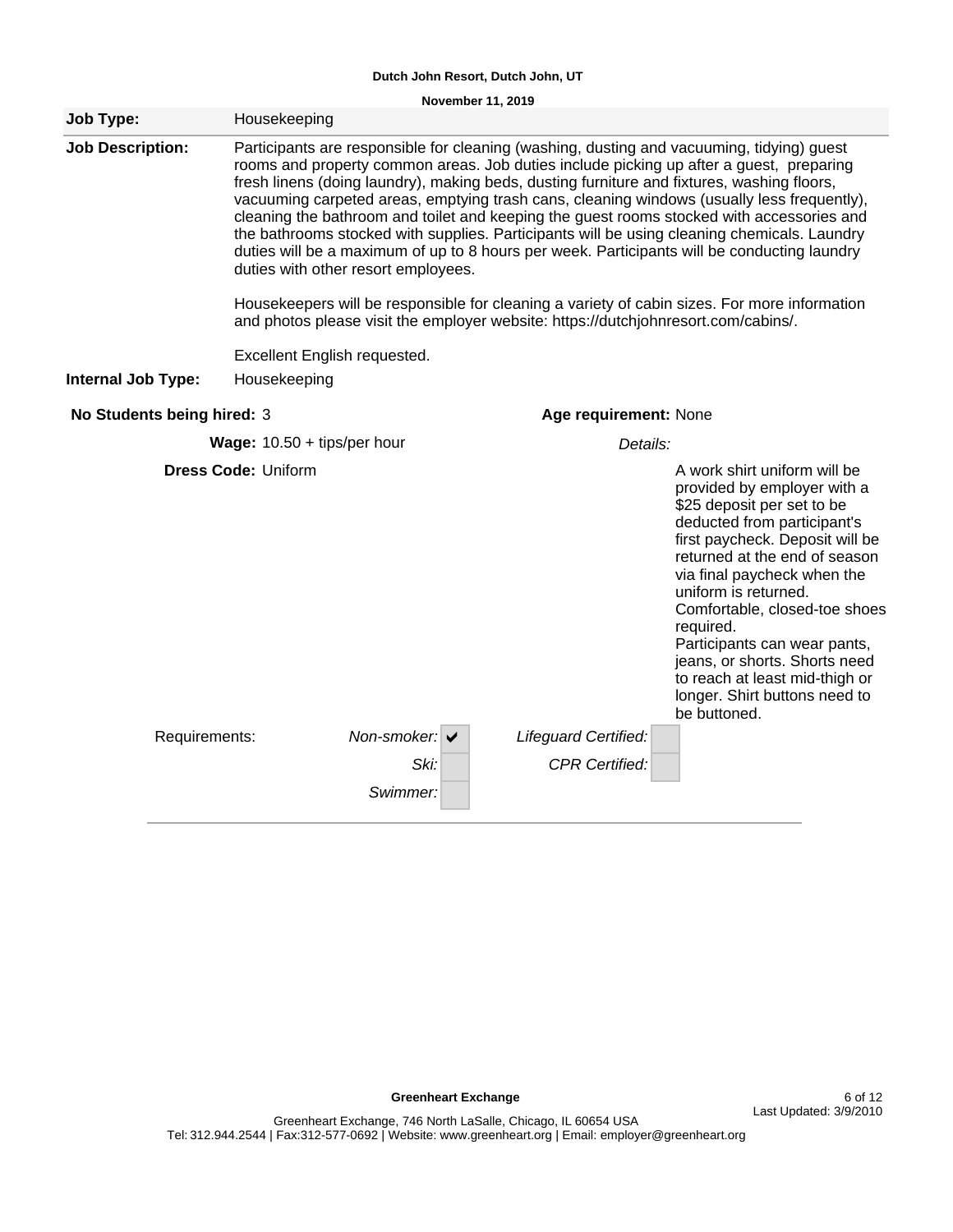| November 11, 2019                                    |                                                                                                                                                                                                                                                                                             |  |  |  |  |  |  |  |
|------------------------------------------------------|---------------------------------------------------------------------------------------------------------------------------------------------------------------------------------------------------------------------------------------------------------------------------------------------|--|--|--|--|--|--|--|
| Job Benefits (bonuses, incentives):                  | Friendly work environment surrounded by a mountain<br>landscape. Participants will also enjoy discounted meals<br>during shifts, housing on site, free use of recreational<br>facilities and resources. Plenty of hours available for those<br>that prove to be motivated and hard working. |  |  |  |  |  |  |  |
| Is there a Social Security Admin office near you: No | Are you willing to take student to the SSA office?: Yes                                                                                                                                                                                                                                     |  |  |  |  |  |  |  |
| <b>SSA office details:</b>                           | The employer is willing to assist participants with the Social<br>Security process for free. The closest Social Security office is<br>located at:                                                                                                                                           |  |  |  |  |  |  |  |
|                                                      | 175 E 400 S #500<br>Salt Lake City, UT 84111                                                                                                                                                                                                                                                |  |  |  |  |  |  |  |
|                                                      | Hours:<br>Monday and Tuesday: 9 am - 4 pm<br>Wednesday: 9 am - 12 pm<br>Thursday and Friday: 9 am - 4 pm<br>Saturday and Sunday: Closed                                                                                                                                                     |  |  |  |  |  |  |  |
|                                                      |                                                                                                                                                                                                                                                                                             |  |  |  |  |  |  |  |

## **Participant Requirements**

**What are the 3 most important qualities you look for in an employee:**

Great work ethic Great communication skills Fun personality

## **Please list any special instructions or hiring restrictions by your company (if any):**

Neat, clean and presentable for work environment. Personal cleanliness is very important. Participants must maintain good hygiene, preventing unpleasant breath and body odor. Clothing should be clean, pressed and properly fitted. Tattoos must be covered and no excessive piercings or hair color. Please remember that participants are Ambassadors of their home country and should make every effort to represent their country well.

Flexibility with schedule and work assignment required. As a Resort Worker, participants must be willing take on various work assignments as requested.

Friends may not be able to work the same shifts or have the same days off. The employer reserves the right to change a participant's position if they are not performing to standards.

## **Are you interested in being a Greenheart Employer?** D **Yes No**

This business has elected to be a member of CCI's Greenheart Club. We encourage all participants placed here to join the Greenheart Club, as well. This can be done via the CCI online application system. You may be expected to participate in an environmental initiative or event, while employed by this business. Don't worry, it will be fun! **[Login](https://www.cci-exchange.com/online)**

## **Housing Options**

You DO provide housing

**Sex:**

Greenheart Exchange **7** of 12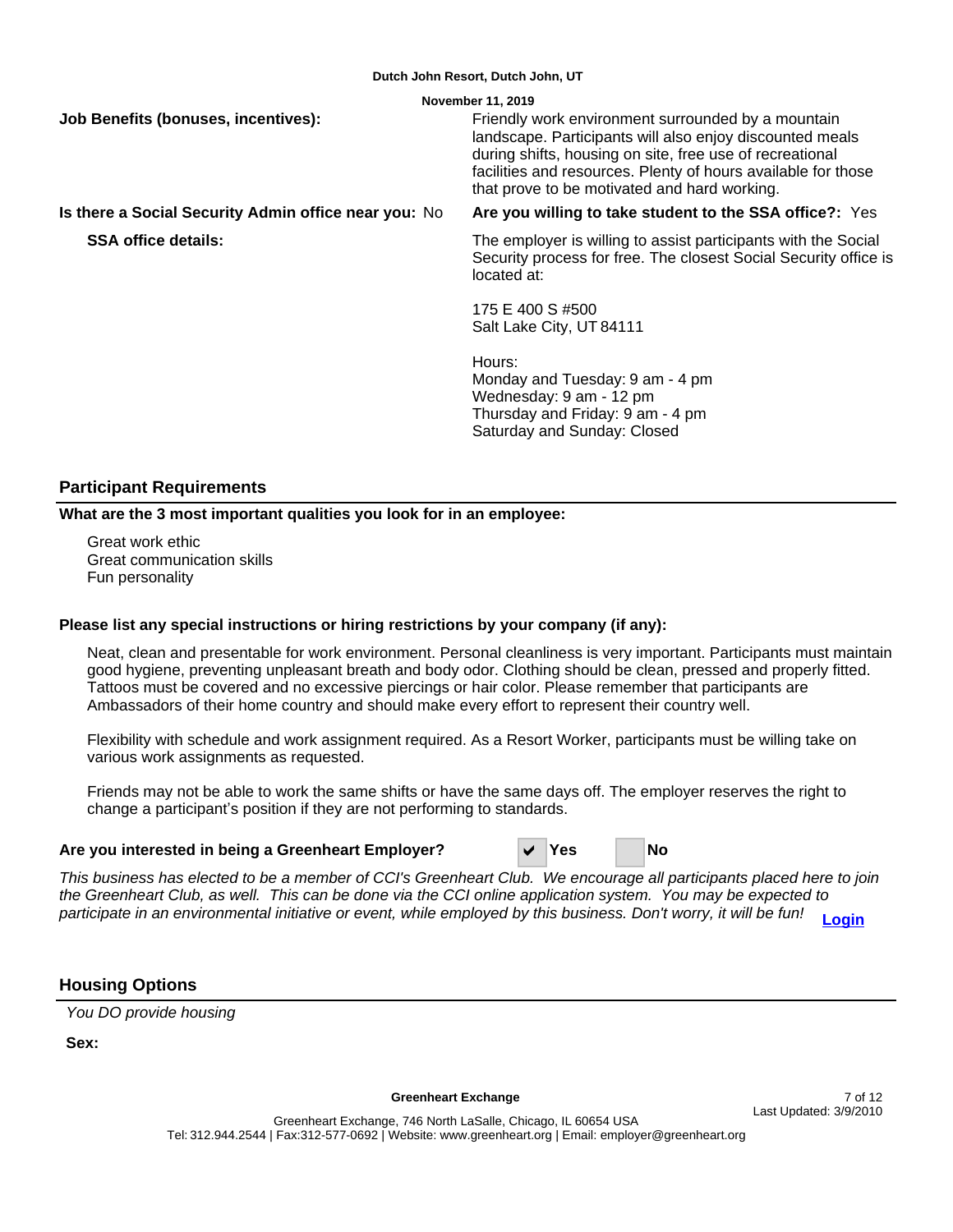| November 11, 2019                                                                                       |                                                                                                                                                                                                                                                                                                                           |  |                      |     |                                                                                                                                                                                                                                                                                                                                                                                                                                                                                                                                                        |  |                  |                  |                                                                        |                      |                                                                                                                                                                                                                                                                                     |     |                                |    |                  |
|---------------------------------------------------------------------------------------------------------|---------------------------------------------------------------------------------------------------------------------------------------------------------------------------------------------------------------------------------------------------------------------------------------------------------------------------|--|----------------------|-----|--------------------------------------------------------------------------------------------------------------------------------------------------------------------------------------------------------------------------------------------------------------------------------------------------------------------------------------------------------------------------------------------------------------------------------------------------------------------------------------------------------------------------------------------------------|--|------------------|------------------|------------------------------------------------------------------------|----------------------|-------------------------------------------------------------------------------------------------------------------------------------------------------------------------------------------------------------------------------------------------------------------------------------|-----|--------------------------------|----|------------------|
|                                                                                                         | No<br>Yes<br>Is the participant required to sign a separate housing contract?<br>Yes                                                                                                                                                                                                                                      |  |                      |     |                                                                                                                                                                                                                                                                                                                                                                                                                                                                                                                                                        |  |                  |                  |                                                                        |                      |                                                                                                                                                                                                                                                                                     |     |                                |    |                  |
| Is housing provided for the students?<br>What type of housing is available?<br><b>Shared Apartments</b> |                                                                                                                                                                                                                                                                                                                           |  |                      |     |                                                                                                                                                                                                                                                                                                                                                                                                                                                                                                                                                        |  |                  |                  |                                                                        |                      |                                                                                                                                                                                                                                                                                     |     |                                |    |                  |
|                                                                                                         |                                                                                                                                                                                                                                                                                                                           |  |                      |     |                                                                                                                                                                                                                                                                                                                                                                                                                                                                                                                                                        |  |                  | <b>Dormitory</b> |                                                                        |                      |                                                                                                                                                                                                                                                                                     |     |                                |    | <b>Other</b>     |
| <b>Brief description of housing:</b>                                                                    |                                                                                                                                                                                                                                                                                                                           |  |                      |     |                                                                                                                                                                                                                                                                                                                                                                                                                                                                                                                                                        |  |                  |                  |                                                                        |                      | Participants will stay in one of the several onsite housing options<br>available. Participants will be assigned to a specific housing unit upon<br>arrival and stay in that unit throughout the program. Note: If possible, all<br>participants will be placed in housing Option 2. |     |                                |    |                  |
|                                                                                                         |                                                                                                                                                                                                                                                                                                                           |  |                      |     |                                                                                                                                                                                                                                                                                                                                                                                                                                                                                                                                                        |  |                  |                  | Option 1: Cabin - \$105 per week<br>6 total cabins - 2 bedroom, 2 bath |                      | 2 participants per room; total 4 participants per cabin.                                                                                                                                                                                                                            |     |                                |    |                  |
|                                                                                                         |                                                                                                                                                                                                                                                                                                                           |  |                      |     |                                                                                                                                                                                                                                                                                                                                                                                                                                                                                                                                                        |  |                  |                  | Option 2: Cabin - \$105 per week<br>7 NEW cabins - 5 bedroom, 5 bath   |                      | 2 participants per room; total 10 participants per cabin.                                                                                                                                                                                                                           |     |                                |    |                  |
|                                                                                                         |                                                                                                                                                                                                                                                                                                                           |  |                      |     |                                                                                                                                                                                                                                                                                                                                                                                                                                                                                                                                                        |  |                  |                  | Option 3: House - \$60/week<br>2 houses - 5 bedroom, 2 bath            |                      | 2 participants per room; total 10 participants per house.                                                                                                                                                                                                                           |     |                                |    |                  |
|                                                                                                         | Each housing unit has the following:<br>-Participants will each have their own bed<br>-Kitchen, living area and laundry room<br>-Fully furnished - all units have stoves, pots and pans, dishes, cooking<br>essentials and linens<br>-Rent will range from \$60-\$105 per week per participant, all utilities<br>included |  |                      |     |                                                                                                                                                                                                                                                                                                                                                                                                                                                                                                                                                        |  |                  |                  |                                                                        |                      |                                                                                                                                                                                                                                                                                     |     |                                |    |                  |
|                                                                                                         | Address:                                                                                                                                                                                                                                                                                                                  |  | 1050 South Boulevard |     |                                                                                                                                                                                                                                                                                                                                                                                                                                                                                                                                                        |  |                  |                  |                                                                        |                      | ***Participants should budget rent as \$105 per week<br>City, State, Zip: Dutch John, UT 84023                                                                                                                                                                                      |     |                                |    |                  |
|                                                                                                         |                                                                                                                                                                                                                                                                                                                           |  |                      |     |                                                                                                                                                                                                                                                                                                                                                                                                                                                                                                                                                        |  |                  |                  |                                                                        |                      | Please check amenities/services provided with the housing, if applicable include additional costs:                                                                                                                                                                                  |     |                                |    |                  |
|                                                                                                         | <b>Linens</b>                                                                                                                                                                                                                                                                                                             |  | <b>Telephone</b>     |     | ✔                                                                                                                                                                                                                                                                                                                                                                                                                                                                                                                                                      |  | <b>Furniture</b> |                  | Cooking                                                                | ✔                    | Kitchenware                                                                                                                                                                                                                                                                         |     | Microwave $\blacktriangledown$ |    | <b>AC</b> / Heat |
|                                                                                                         | <b>Bed</b>                                                                                                                                                                                                                                                                                                                |  | <b>Air Mattress</b>  |     |                                                                                                                                                                                                                                                                                                                                                                                                                                                                                                                                                        |  | <b>Computer</b>  |                  | <b>Internet</b>                                                        | $\blacktriangledown$ | WiFi                                                                                                                                                                                                                                                                                |     | <b>Private Bathroom</b>        |    |                  |
|                                                                                                         | Rent of this housing (per participant)?                                                                                                                                                                                                                                                                                   |  |                      |     |                                                                                                                                                                                                                                                                                                                                                                                                                                                                                                                                                        |  |                  | housing option   | \$105.00 depending on                                                  |                      | per week                                                                                                                                                                                                                                                                            |     |                                |    |                  |
|                                                                                                         |                                                                                                                                                                                                                                                                                                                           |  |                      |     |                                                                                                                                                                                                                                                                                                                                                                                                                                                                                                                                                        |  |                  |                  | Are housing costs automatically deducted from participants' paychecks? |                      |                                                                                                                                                                                                                                                                                     | Yes |                                | No |                  |
|                                                                                                         | Are utilities included?                                                                                                                                                                                                                                                                                                   |  |                      | Yes |                                                                                                                                                                                                                                                                                                                                                                                                                                                                                                                                                        |  | No               |                  |                                                                        |                      | Approx. cost of utilities (per participant)?                                                                                                                                                                                                                                        |     | Not applicable                 |    |                  |
| Is a housing deposit required upon arrival?                                                             |                                                                                                                                                                                                                                                                                                                           |  |                      |     | A security deposit of \$250.00 cash is required upon<br>Yes (upon<br>arrival to the US. Employer will return the security<br>arrival)<br>deposit at the end of the program if the property is<br>clean and in good condition upon departure.<br>Participants must also maintain the terms of their<br>work agreements to receive their deposits. A<br>cleaning fee of \$25.00 will be charged at the end of<br>the summer and will be deducted from the original<br>\$250 security deposit.<br>If a participant quits or is fired they will have 24-48 |  |                  |                  |                                                                        |                      |                                                                                                                                                                                                                                                                                     |     |                                |    |                  |
|                                                                                                         |                                                                                                                                                                                                                                                                                                                           |  |                      |     |                                                                                                                                                                                                                                                                                                                                                                                                                                                                                                                                                        |  |                  |                  | <b>Greenheart Exchange</b>                                             |                      | hours to vacate employer-provided housing.                                                                                                                                                                                                                                          |     |                                |    | 8 of 12          |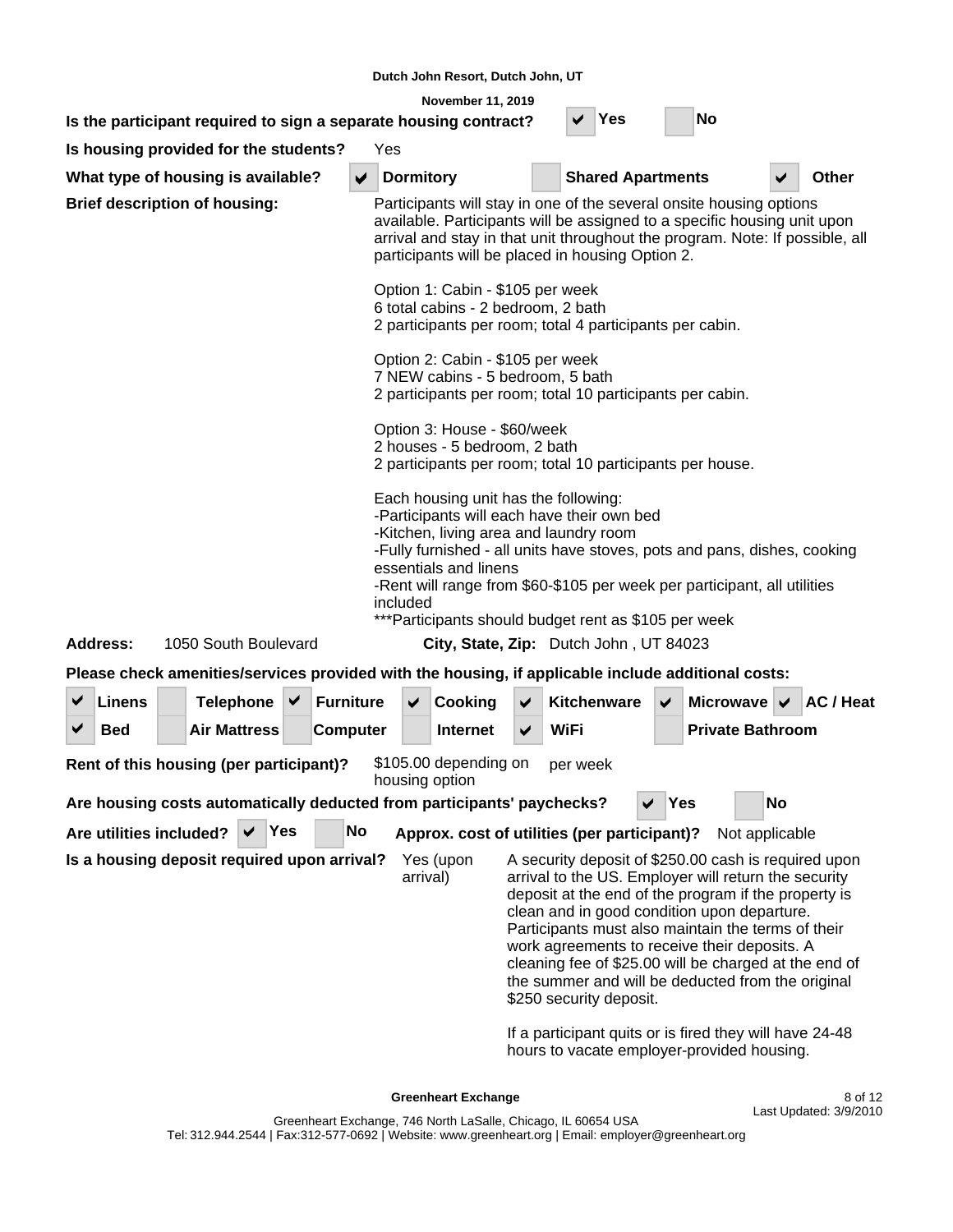| Dutch John Resort, Dutch John, UT                                                            |                                                           |                       |                                            |  |  |  |  |  |  |  |
|----------------------------------------------------------------------------------------------|-----------------------------------------------------------|-----------------------|--------------------------------------------|--|--|--|--|--|--|--|
| November 11, 2019                                                                            |                                                           |                       |                                            |  |  |  |  |  |  |  |
| How will the deposit be refunded to the participant (final paycheck, etc.)?<br>Last Paycheck |                                                           |                       |                                            |  |  |  |  |  |  |  |
| Transportation To and From Work                                                              |                                                           |                       |                                            |  |  |  |  |  |  |  |
| How far is this housing from the job site?                                                   | Onsite                                                    |                       | Not applicable                             |  |  |  |  |  |  |  |
| How will the student get to and from work?                                                   | Walk                                                      |                       |                                            |  |  |  |  |  |  |  |
| What is the approximate ONE WAY travel time to work? 1 minute                                |                                                           |                       |                                            |  |  |  |  |  |  |  |
|                                                                                              | What is the approximate ONE WAY travel cost to work? None |                       |                                            |  |  |  |  |  |  |  |
|                                                                                              |                                                           |                       |                                            |  |  |  |  |  |  |  |
|                                                                                              |                                                           |                       |                                            |  |  |  |  |  |  |  |
| <b>Participant Travel to Business</b>                                                        |                                                           |                       |                                            |  |  |  |  |  |  |  |
| Participant should contact you:                                                              |                                                           | Upon boarding: $\vee$ | Upon arrival: $\blacktriangleright$        |  |  |  |  |  |  |  |
| Employer's Emergency phone number:                                                           | 801-419-3203                                              |                       |                                            |  |  |  |  |  |  |  |
|                                                                                              | David's Cell                                              |                       |                                            |  |  |  |  |  |  |  |
| <b>PLANE</b>                                                                                 |                                                           |                       |                                            |  |  |  |  |  |  |  |
| (Participants should book tickets directly through an airline or travel agent.)              |                                                           |                       |                                            |  |  |  |  |  |  |  |
| Arrival to (city, airport):                                                                  |                                                           |                       | Salt Lake City International Airport (SLC) |  |  |  |  |  |  |  |

**How far from the airport is your place of business?** 250 miles

**Will participant be picked up from the airport?** Yes  $\vert \vee \vert$  No

# **Special instructions/comments regarding participant's arrival:**

It is recommended that participants arrive to the Salt Lake City International Airport (SLC) in Utah. The employer will pick up participants at the airport outside of baggage claim and drive them to the work place. Cost of travel is \$75 per person -- the cost is to cover the 250 mile trip from the airport to the resort in a suburban vehicle.

**If so, by who?** Employer representative

Please communicate arrival plans with employer, David [daveorr5@hotmail.com] once flights are secured and again 2 weeks prior to arrival. The employer needs plenty of notice to plan accordingly. Participants MUST receive a confirmation from the employer about getting picked up in order to ensure pick up. Participants may travel into Salt Lake City International Airport at any time of day.

If participants were to travel by taxi from Salt Lake City International Airport (SLC) in Utah to Dutch John Resort, the taxi would cost about \$475 for a one way ride. Uber or Lyft is approximately \$200 for one way travel from the airport to Dutch John Resort.

# **Community Profile**

This information will help students to know what to expect upon their arrival and help them prepare for their Work and Travel experience.

**Please provide a brief description of your community: How would you describe your area?**

Small Town **Rural area** Rural area

Greenheart Exchange **9 of 12**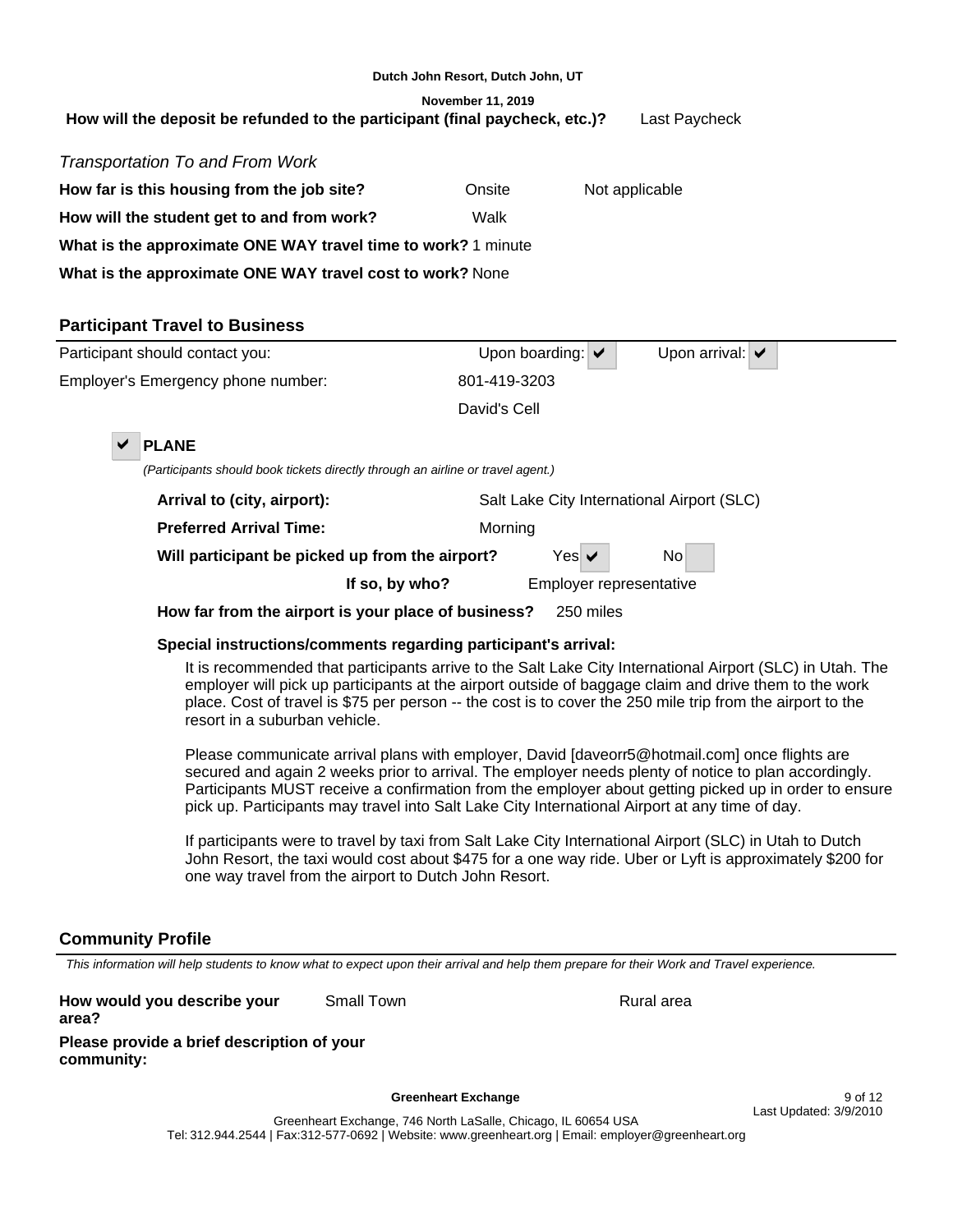**Is there anything special that students should**  Participants should bring swimming clothes, hiking shoes, and **bring?** Dutch John is a small community located in eastern Daggett County, Utah, United States. The community is located at 6,324 feet above sea level. The Flaming Gorge Dam is only 3 miles from Dutch John. The Bureau of Reclamation offers guided tours of the Dam and powerplant during the summertime. The Visitors Center is open year round. Other nearby places to visit include the US Forest Service Visitor's Center at Red Canyon, the Swett Ranch, Ute Tower Lookout, the Cedar Springs Marina and a little farther away is the Jarvie Ranch in Brown's Park. clothing (t-shirts, shorts and pants) for recreational use and work. Participants should bring all personal items, unless they plan on buying them here. Before going to the resort, they will have the opportunity to go shopping. **November 11, 2019 Dutch John Resort, Dutch John, UT**

## **What are the seasonal temperatures?**

**Spring:**

**Fall: 35-55 F** 

40-65 F **Summer:** 70-100 F

**Winter: 0-35 F** 

**What is near work?**

| <b>Transportation Depot:</b>       |                       | On foot |                      | In town / by public transport | $\blacktriangledown$ | Requires a car | N/A |
|------------------------------------|-----------------------|---------|----------------------|-------------------------------|----------------------|----------------|-----|
| <b>Food/Super Market:</b>          | $\blacktriangleright$ | On foot | ✔                    | In town / by public transport |                      | Requires a car | N/A |
| <b>Shopping Mall:</b>              |                       | On foot | ✔                    | In town / by public transport | $\blacktriangledown$ | Requires a car | N/A |
| <b>Post Office:</b>                | ✔                     | On foot |                      | In town / by public transport |                      | Requires a car | N/A |
| <b>Bank:</b>                       |                       | On foot | $\blacktriangledown$ | In town / by public transport | $\blacktriangledown$ | Requires a car | N/A |
| <b>Public Library:</b>             |                       | On foot |                      | In town / by public transport | $\blacktriangledown$ | Requires a car | N/A |
| <b>Movie Theater:</b>              |                       | On foot | $\blacktriangledown$ | In town / by public transport | $\blacktriangledown$ | Requires a car | N/A |
| <b>Restaurants:</b>                | $\blacktriangleright$ | On foot | ✔                    | In town / by public transport |                      | Requires a car | N/A |
| <b>Fitness Center/Gym:</b>         |                       | On foot | ✔                    | In town / by public transport | $\blacktriangledown$ | Requires a car | N/A |
| <b>Sports/Recreation Facility:</b> |                       | On foot | ✔                    | In town / by public transport | ✔                    | Requires a car | N/A |
| Nightlife:                         |                       | On foot |                      | In town / by public transport | $\blacktriangledown$ | Requires a car | N/A |
| Laundromat:                        | ✔                     | On foot |                      | In town / by public transport |                      | Requires a car | N/A |
| <b>Internet Access:</b>            | ✔                     | On foot |                      | In town / by public transport |                      | Requires a car | N/A |

**Indicate other nearby activities:**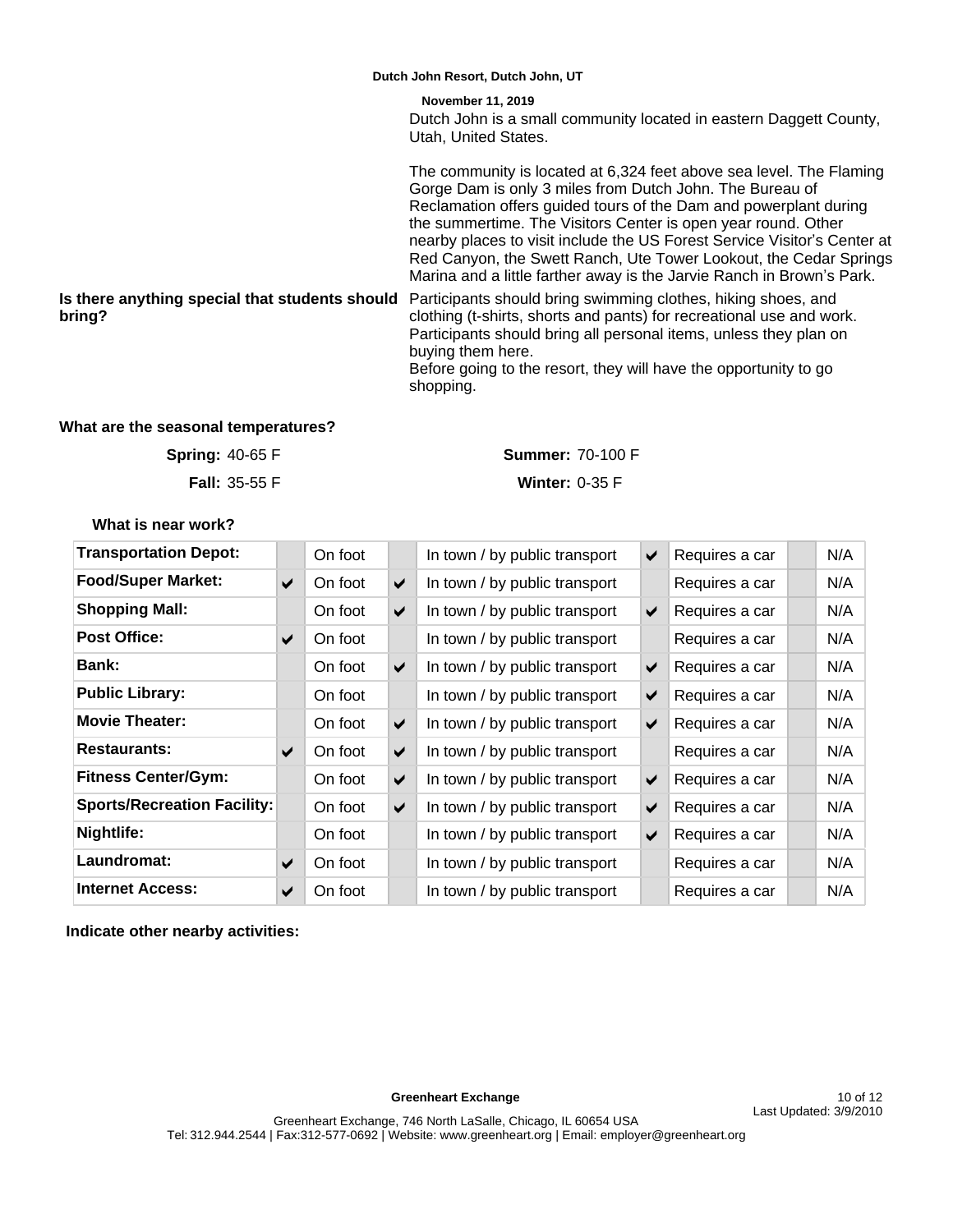#### **November 11, 2019**

The town of Dutch John, Utah is located between the main launch on the Green River below Flaming Gorge Dam and Little Hole launch-and-load area, which covers the first seven miles of the Green River.

The Flaming Gorge Dam impounds waters of the Green River to form the Flaming Gorge reservoir. The reservoir is the most popular attraction as it provides varied recreational activities such as power boating, waterskiing, camping, parasailing, rafting, swimming and fishing from boats or shore. The lake is famous for its trophy trout fishing (which weigh up to 40 pounds or 18 kilograms), and for the beautiful red rock mountains rising around it. There are also campgrounds, hiking trails and two visitors centers at the recreation area.

Participants are also allowed to use the rafts, kayaks and paddle boards at the resort for free.

## **List of interesting area websites:**

http://www.daggettcounty.org/index.aspx?NID=57 http://www.tripadvisor.com/Tourism-g56968-Dutch\_John\_Utah-Vacations.html http://www.visitutah.com/places-to-go/most-visited-parks/flaming-gorge

## **Is there wireless internet available?**

Yes, WiFi is available within the housing and throughout the resort free of charge.

Note: Dutch John members are currently working on a proposal to open a small library in the Dutch John Justice Court Building. More information will be added as it becomes available and can be found here: http://www.daggettcounty.org/index.aspx?NID=109

## **Additional Comments:**

There is public transportation in the area, but only on Tuesday and Thursday, where a shuttle suburban leaves Dutch John Resort at 9:00 AM and will return at 5:00 PM. If participants take the shuttle they can be taken any where they want in Vernal, Utah (the closest city). The fee is \$20 per person and must be paid in advance. Shopping and grocery items are available for purchase within the resort. Employer and staff will provide opportunities to visit nearby communities for banking, additional shopping, errands and site seeing approximately 1-2 times per week.

Flexibility with schedule and work assignment required. As a Resort Worker, participants must be willing to take on various work assignments as requested.

Participants whose employment is terminated (involuntarily or voluntarily) have 2 weeks from the last day of work to find a new job and to submit a valid and complete Self-Arranged Job Offer (SAJO) to Greenheart Exchange for consideration. If the participant fails to submit a SAJO within the two-week deadline, Greenheart Exchange will shorten the participant's program.

 If Greenheart Exchange rejects the SAJO, the participant has one (1) business day to resubmit a new or a revised SAJO, based on the directions received from Greenheart Exchange. Information about prohibited jobs for SWT program participants can be found at https://greenheartexchange.org/host/host-hire-seasonal-staff/#/tab/regulations.

 If the participant no longer has housing, the participant must look for permanent housing immediately, and within two weeks must secure permanent housing that complies with Greenheart Exchange's Housing Guidelines. The new housing address must be submitted to Greenheart Exchange within 24 hours of any change of address.

 For additional cultural opportunities, Greenheart Exchange suggests that participants join the Greenheart Club at https://greenheartclub.org. Through the Greenheart Club participants can connect with each other, ask questions, find volunteer opportunities, take courses, and access resources. Participants can also access the Greenheart Club through the link in the lower righthand corner of their Greenheart Exchange Online (GEO) landing page at https://geo.greenheart.org/ Participants should also check out the Visit The USA website at https://www.visittheusa.com.

## **Please feel free to attach any other additional information.**

## Greenheart Exchange **11 of 12**